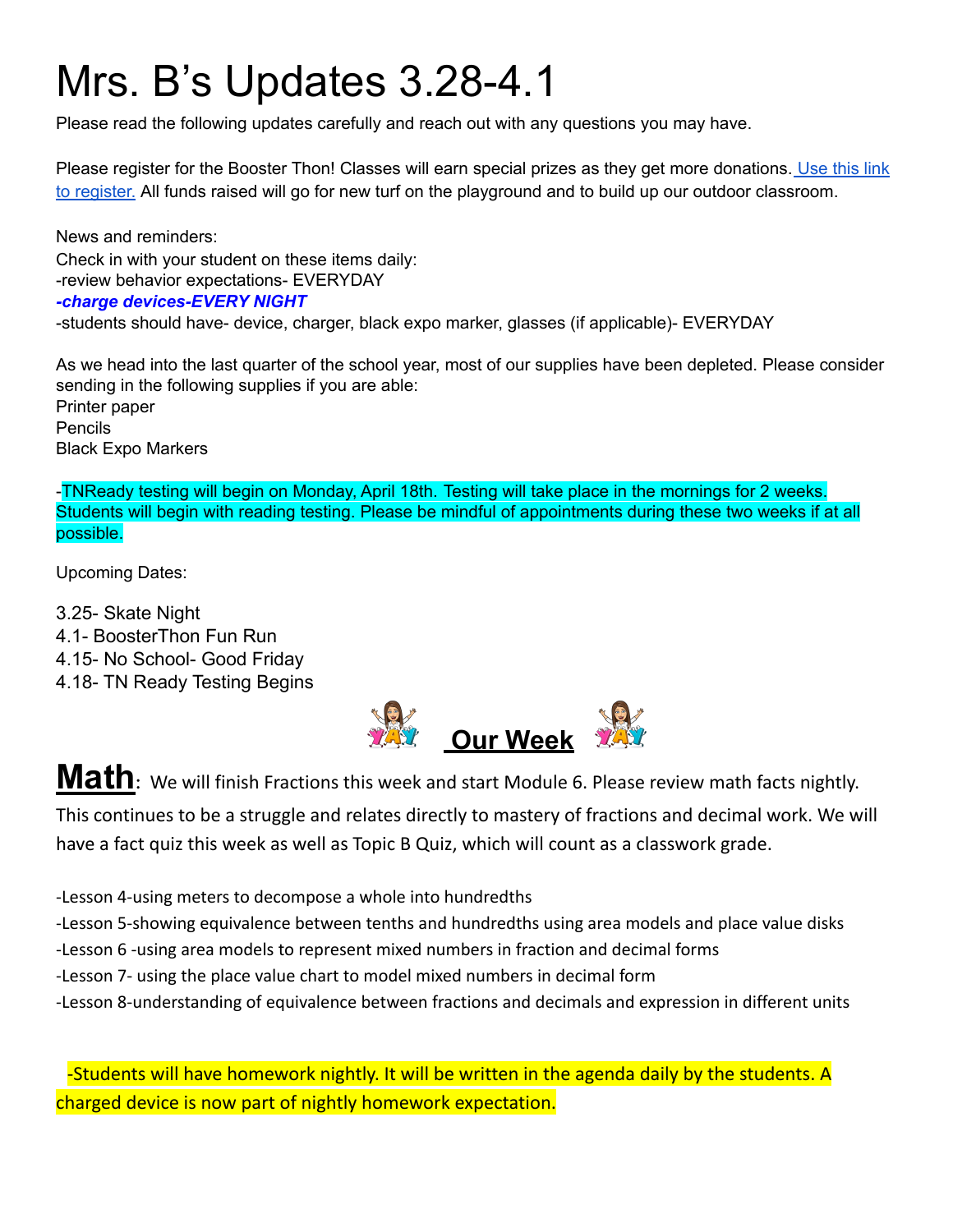## **ELA:**

Reading-Review Standards: RI.4.1 Inferences, RL.4.1 Text Details, RI4.2 Main Idea, RL4.2 Theme RI.4.3- Text Structure, RL4.3-Character Analysis, RI.4.4-Vocabulary RL4.4 Figurative Language

Grammar/Spelling- Reading Passage and Editing Task for homework from March 21st- 25th.

\*\*Please sign off by Friday show you have reviewed this work with your student. \*\*

## **Social Studies**: **4-04**

**Chapter 13 Westward Expansion- Test on Tuesday**

**Chapter 14 Antebellum South- We will begin this chapter, but not test to keep in line with 4-01.**

**Assignments are linked on [Assignments Tab](https://schools.scsk12.org/Page/14428) of my page on the Richland Website**

Monday: Flashcards Ch 13- Due Study Guide Ch 13- Due- this will come home to study

Tuesday: Kahoot Review Ch 13 Test- Microsoft Forms

Wednesday: CH 14 Flashcards Ch 14 Study Guide

Thursday: Vocabulary Review Ch 14 Chapter 14 Study Guide

Friday: CH 14 Vocab Quiz- classwork grade Ch 14 Study Guide- completed



TnReady Review